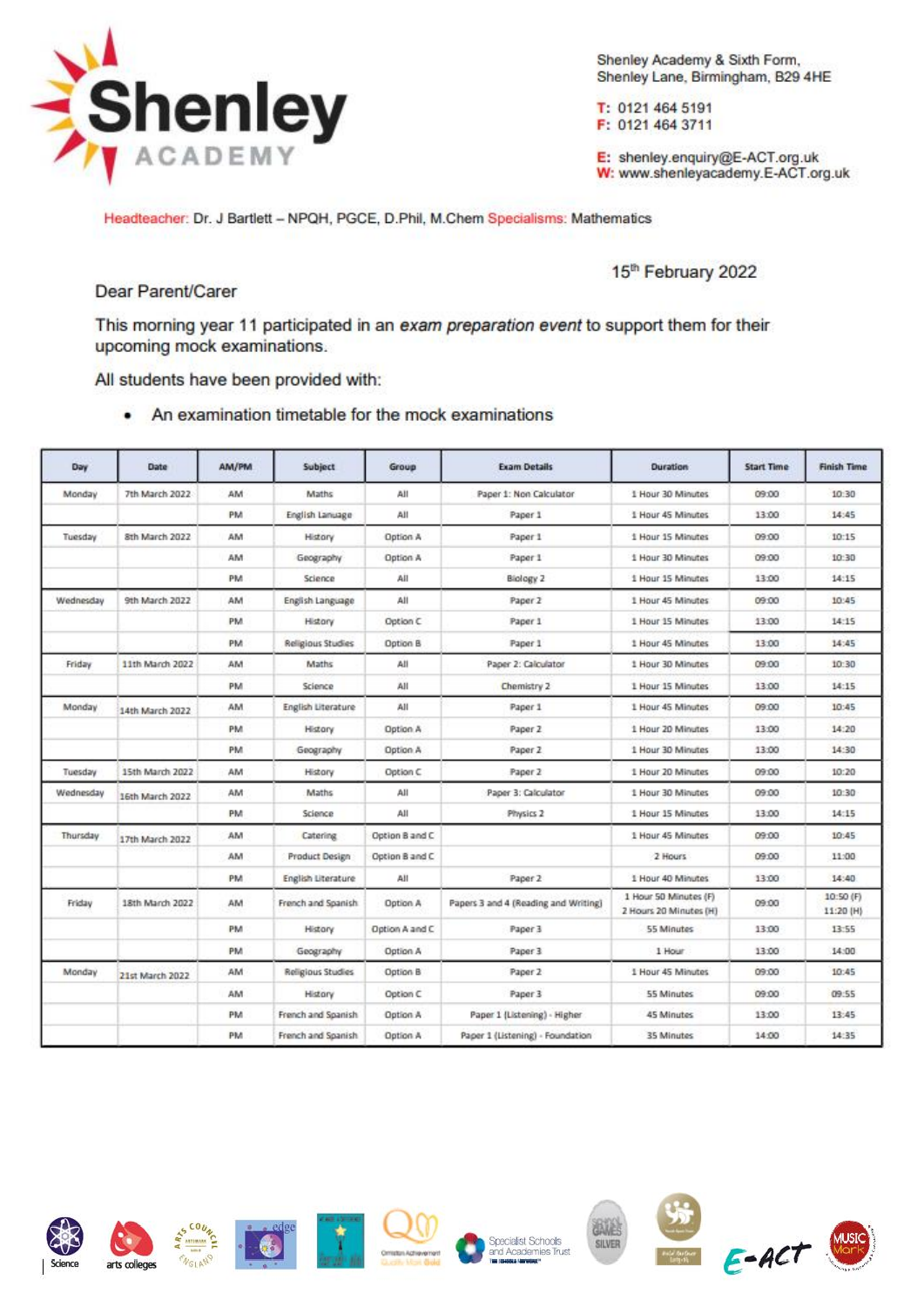A blank revision timetable for students to map out their week. We encourage students to be specific when indicating what they will revise. For example, instead of simply putting 'maths' to identify the area such as 'expanding double brackets'. The students can use the specification and the advance information to pinpoint the revision.

| <b>Countdown to the Spring Mocks 2022</b> |       |       |       |       |        |       |       |       |       |       |       |       |       |       |                    |
|-------------------------------------------|-------|-------|-------|-------|--------|-------|-------|-------|-------|-------|-------|-------|-------|-------|--------------------|
|                                           | 07:00 | 08:00 | 09:00 | 10:00 | 11:.00 | 12:00 | 13:00 | 14:00 | 15:00 | 16:00 | 17:00 | 18:00 | 19:00 | 20:00 | <b>Daily Goals</b> |
| Tuesday<br>15.02.22                       |       |       |       |       |        |       |       |       |       |       |       |       |       |       |                    |
| Wednesday<br>16.02.22                     |       |       |       |       |        |       |       |       |       |       |       |       |       |       |                    |
| Thursday<br>17.02.22                      |       |       |       |       |        |       |       |       |       |       |       |       |       |       |                    |
| Friday<br>18.02.22                        |       |       |       |       |        |       |       |       |       |       |       |       |       |       |                    |
| Saturday<br>19.02.22                      |       |       |       |       |        |       |       |       |       |       |       |       |       |       |                    |
| Sunday<br>20.02.22                        |       |       |       |       |        |       |       |       |       |       |       |       |       |       |                    |
| Monday<br>21.02.22                        |       |       |       |       |        |       |       |       |       |       |       |       |       |       |                    |
| Tuesday<br>22.02.22                       |       |       |       |       |        |       |       |       |       |       |       |       |       |       |                    |

 Advance information from the examination boards. The exam boards have released advance information to schools and for some subjects this includes the topics to be included in the examination. We would encourage you to read this alongside your son/daughter.